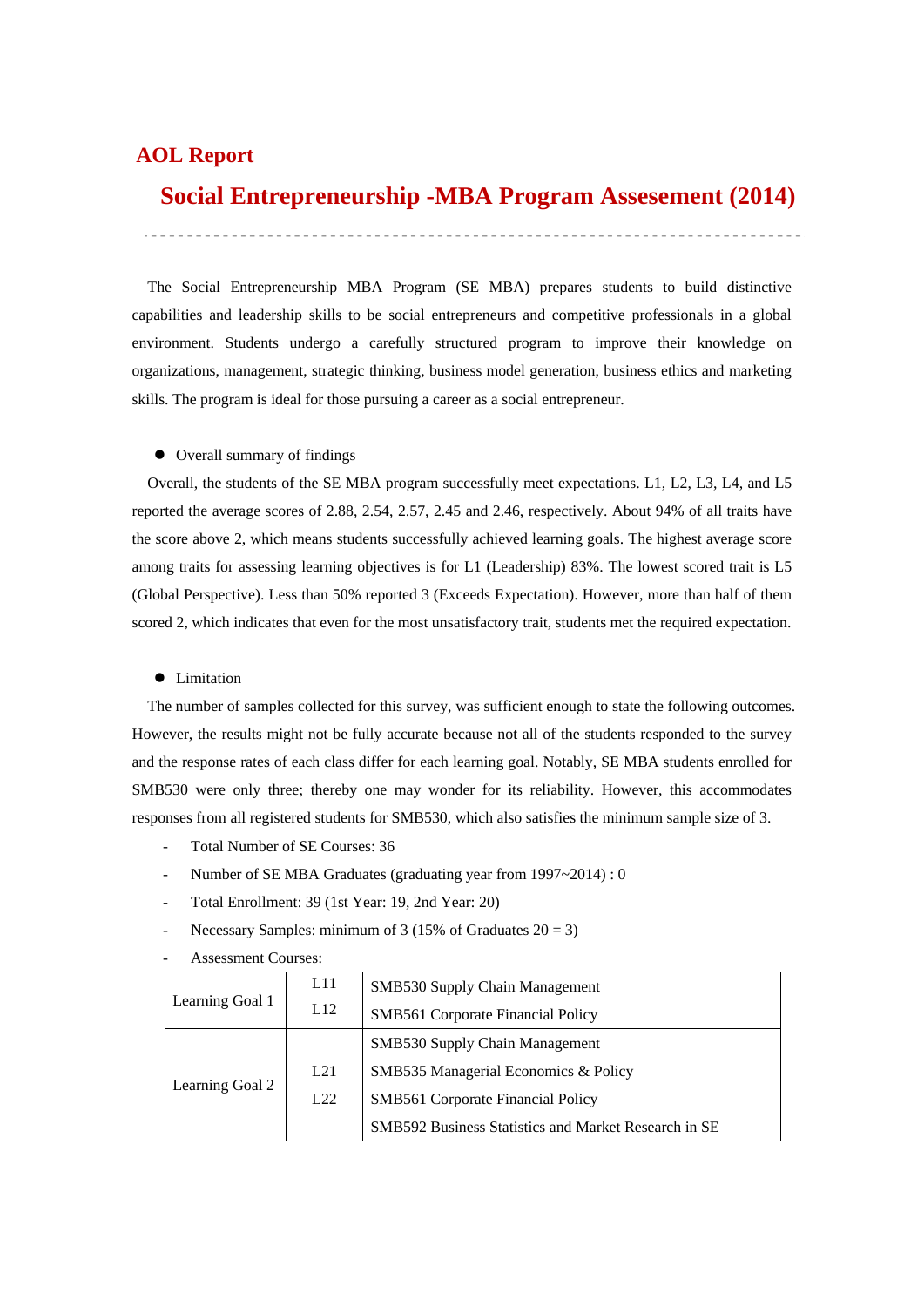|                 | L31 | <b>SMB530 Supply Chain Management</b>                |  |  |
|-----------------|-----|------------------------------------------------------|--|--|
| Learning Goal 3 | L32 | SMB592 Business Statistics and Market Research in SE |  |  |
| L41             |     | <b>SMB530 Supply Chain Management</b>                |  |  |
| Learning Goal 4 | L42 | SMB535 Managerial Economics & Policy                 |  |  |
|                 |     | SMB592 Business Statistics and Market Research in SE |  |  |
|                 | L51 | <b>SMB530 Supply Chain Management</b>                |  |  |
| Learning Goal 5 | L52 | SMB535 Managerial Economics & Policy                 |  |  |
|                 |     | <b>SMB561 Corporate Financial Policy</b>             |  |  |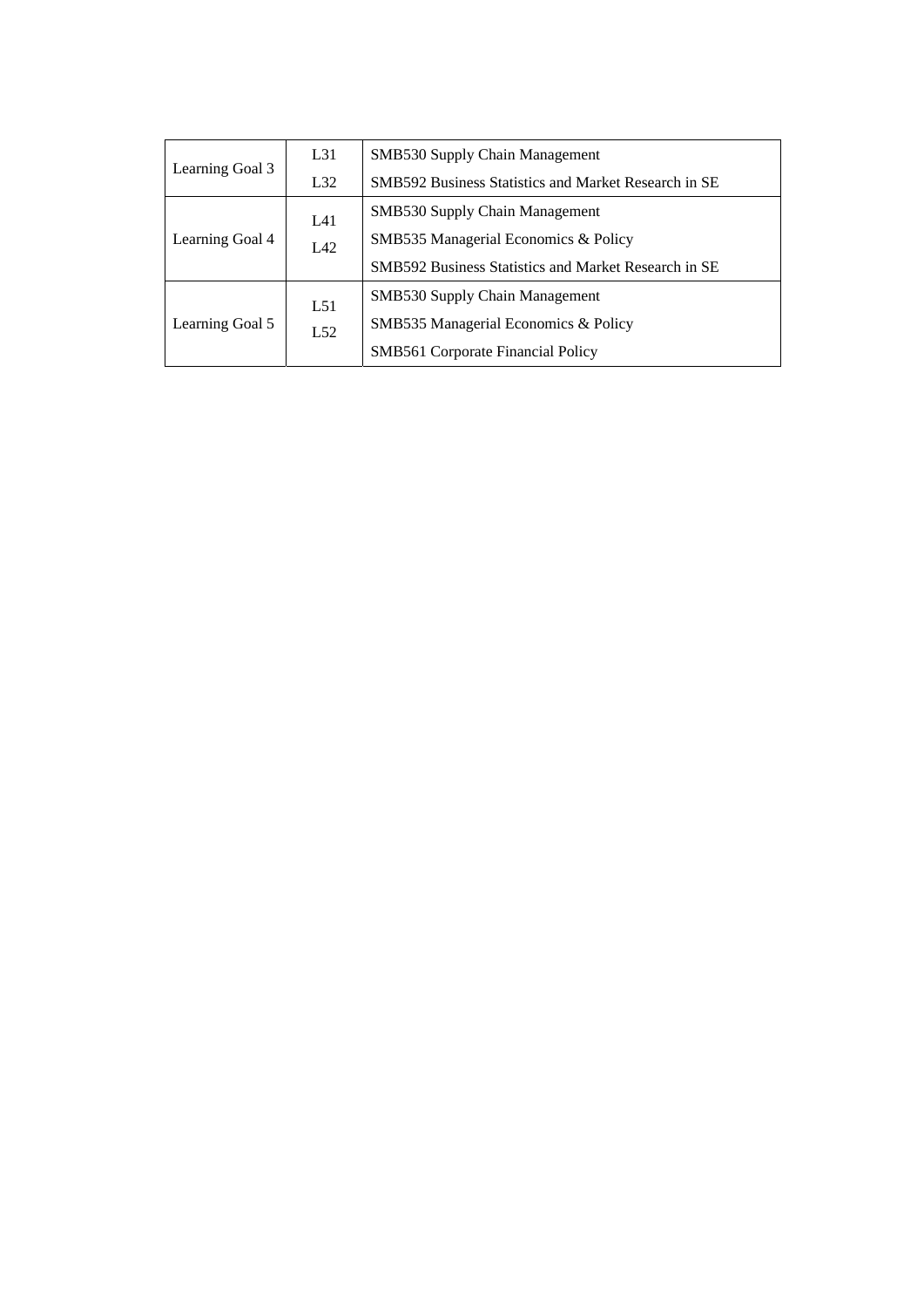## *Overview of Assessment*

## **SE-MBA Program Assessment: Learning Goal 1**

**Learning Goal: Our graduates will develop leadership skills and be able to work with internal and external stakeholders effectively.** 

| <b>Learning Objective</b>                                                                             | <b>Sample</b>                              | <b>Methods</b>                    |
|-------------------------------------------------------------------------------------------------------|--------------------------------------------|-----------------------------------|
| (L11) Out students will have high-performance<br>leadership skill                                     | Students enrolled in<br>SMB530 L12 $(N=6)$ | - (L11) course-embedded<br>survey |
| (L12) Our students will know how to build a team<br>and work with external stakeholders successfully. | SMB561 $(N=3)$                             | - (L12) course-embedded<br>survey |

## Findings

- The average score exceeded level 2 performance (Meet Expectations) using the course embedded survey in both SMB530 and SMB561 courses. Specifically, all SE-MBA students responded 3 (Exceeds Expectations) for SMB561, and 67% for SMB530.

- Most of the SE-MBA students developed high leadership skills.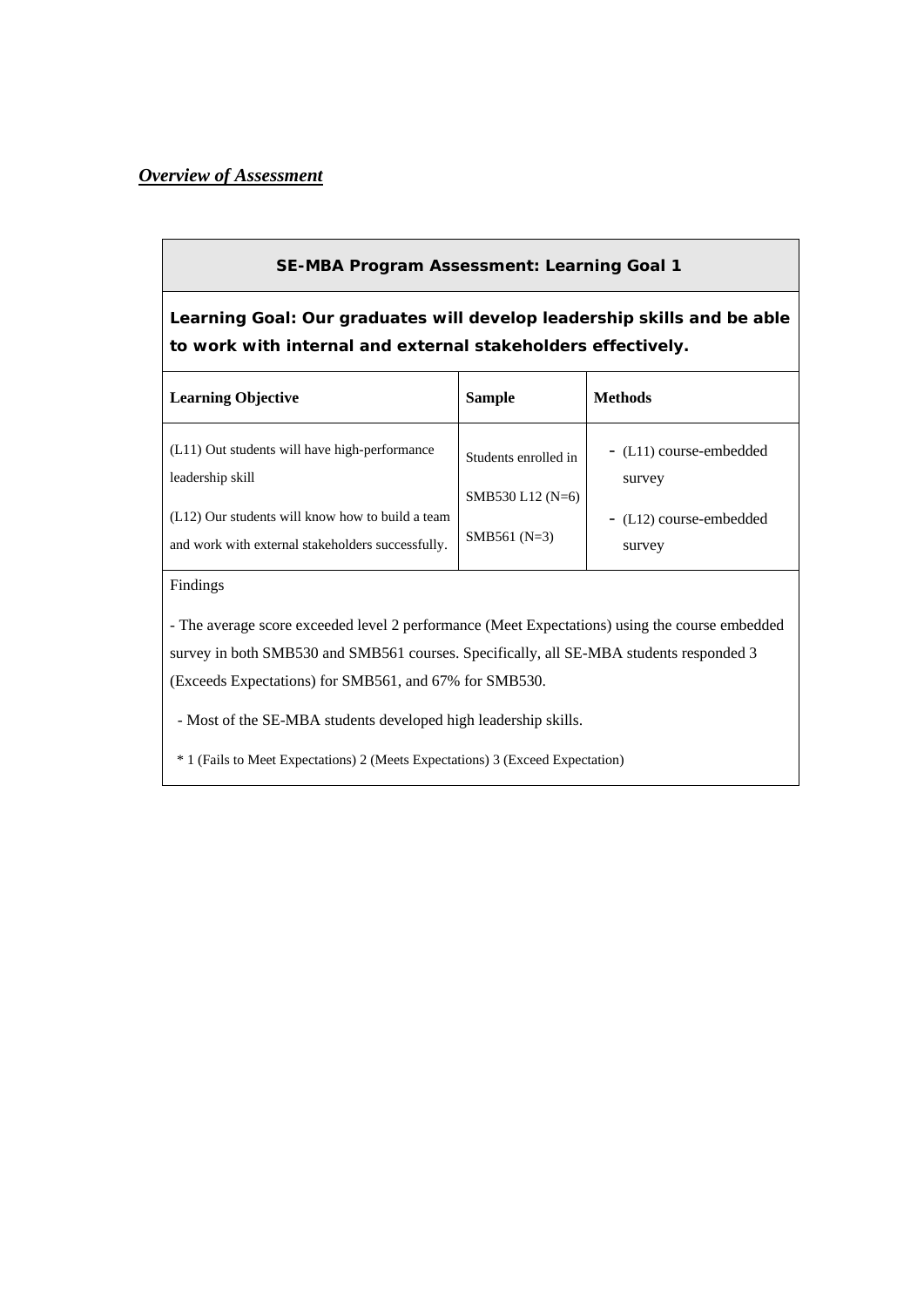**Learning Goal: Our graduates will be able to develop professional knowledge and competencies of the functional areas and integrate and apply them to practical business cases of social enterprise management.** 

| <b>Learning Objective</b>                                                                                                                                                                                                                           | <b>Sample</b>                                                                                 | <b>Methods</b>                                                         |
|-----------------------------------------------------------------------------------------------------------------------------------------------------------------------------------------------------------------------------------------------------|-----------------------------------------------------------------------------------------------|------------------------------------------------------------------------|
| (L21) Our student will be able to enhance professional<br>knowledge and competencies of the functional areas.<br>(L22) Our students will apply different management<br>disciplines into practical business cases of social<br>enterprise management | Students enrolled in<br>SMB530 $(N=6)$<br>SMB535 (N=13)<br>SMB561 L21 (N=3)<br>$SMB592 (N=7)$ | - (L21) course-embedded<br>survey<br>- (L22) course-embedded<br>survey |

### Findings

- The average score exceeded level 2 performance (Meet Expectations) using the course embedded survey, L21 and L22 in the SMB530, SMB535, SMB561 and SMB592 courses.

- Especially, most of the students in SMB530 (about 70%) and all students in SMB 561 reported that they developed professional knowledge and able to apply that practical knowledge in managing their social ventures successfully.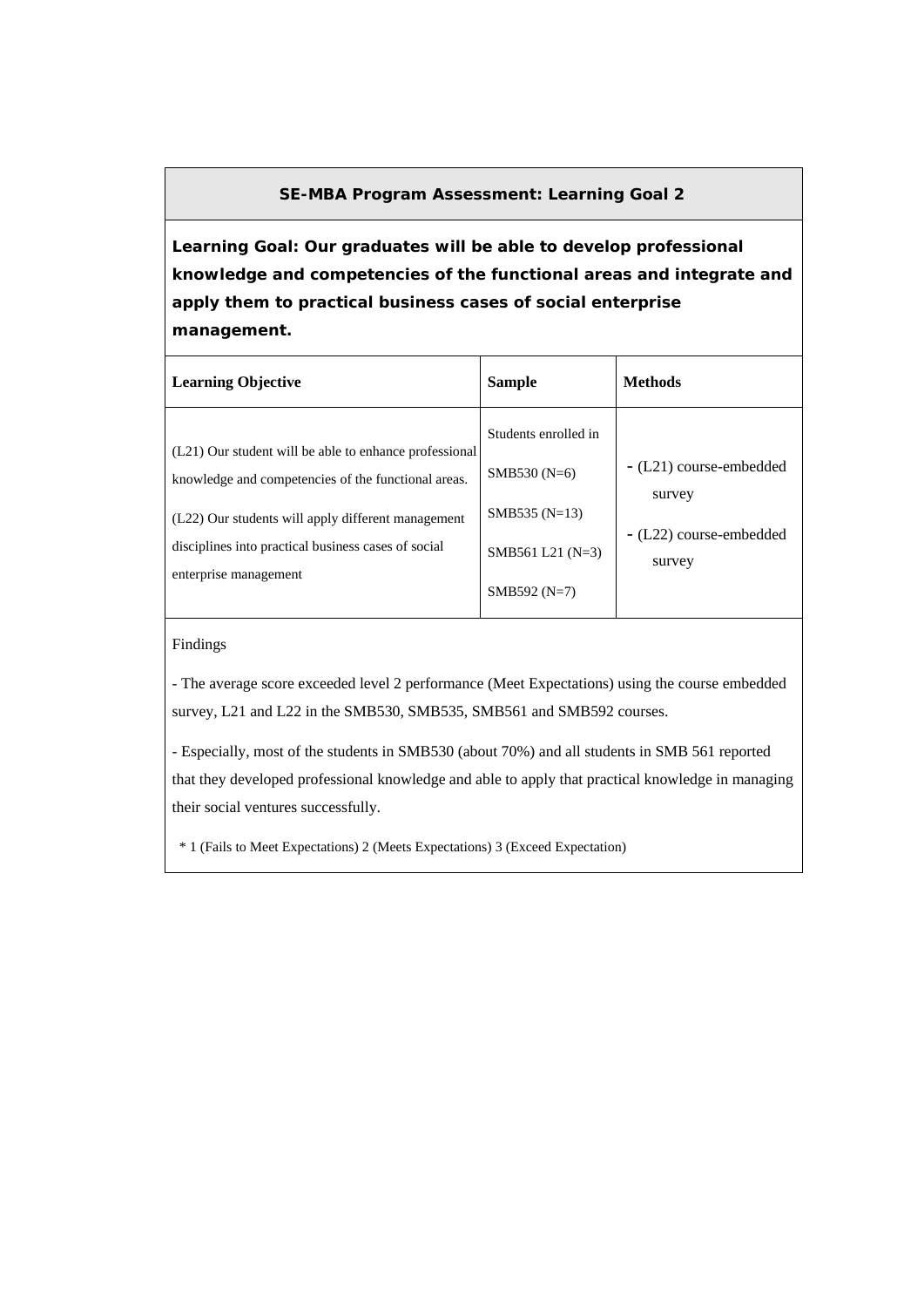### **Learning Goal: our graduates will be effective communicators**

| <b>Learning Objective</b>                                                                          | <b>Sample</b>                          | <b>Methods</b>                    |
|----------------------------------------------------------------------------------------------------|----------------------------------------|-----------------------------------|
| (L31) Our student will produce professional business<br>documents.                                 | Students enrolled in<br>SMB530 $(N=6)$ | - (L31) Course-embedded<br>Survey |
| (L32) Our students will deliver effective presentation<br>accompanied with proper media technology | SMB592 L31 (N=7)                       | - (L32) Course-embedded<br>survey |

Findings

- The average score exceeded level 2 performance (Meet Expectations) using the course embedded survey, L31 and L32 in the SMB530 and SMB592 courses.

- Most SE-MBA students in SMB530 and SMB592 produce professional business documents and deliver effective presentations accompanied with proper media technology. Therefore, SE-MBA students are effective communicators. Notably, about 70% reported "3" (Exceeds Expectations) for SMB 530 L31.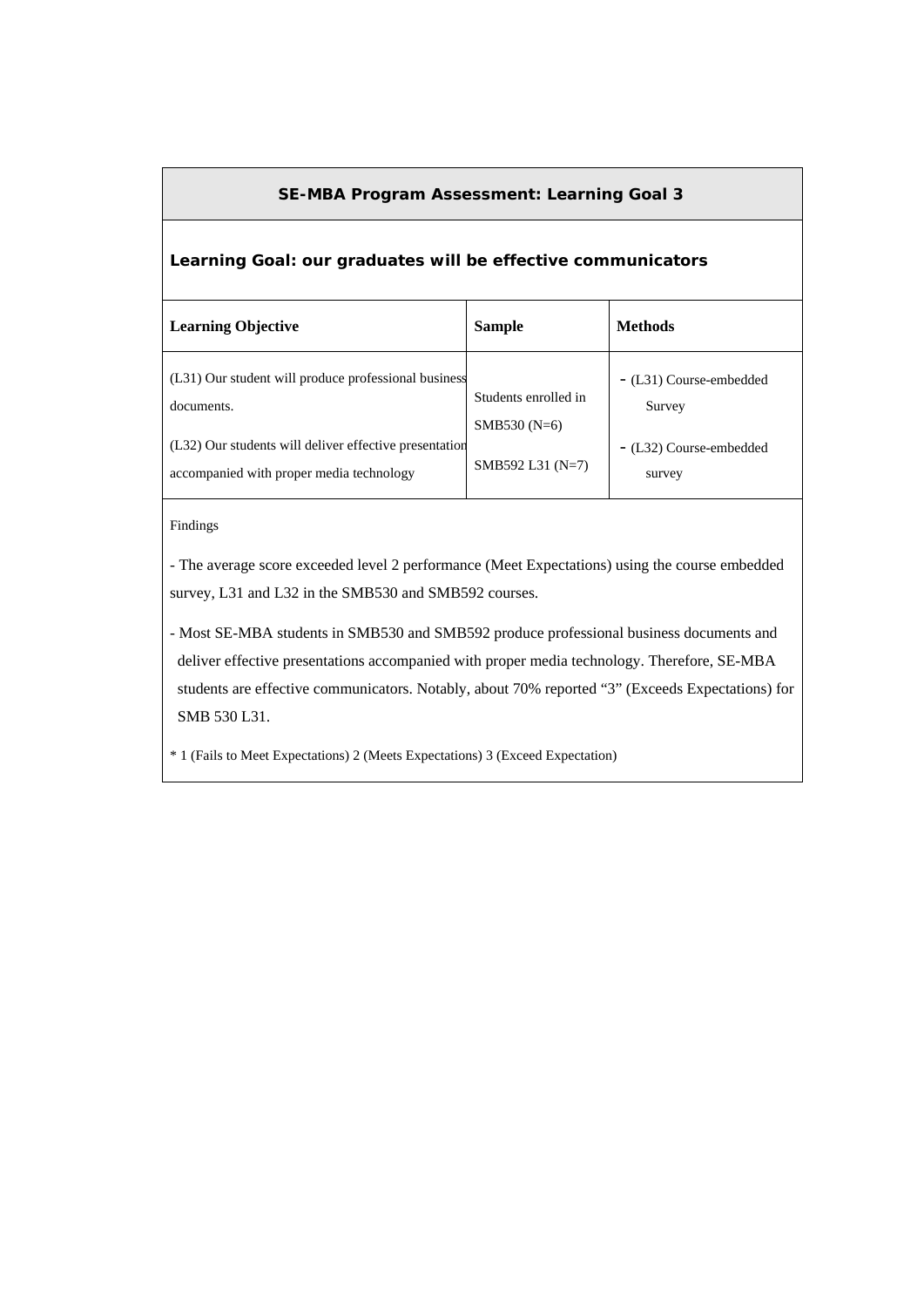# **Learning Goal: Our graduates will understand the gravity of ethical behavior and corporate social responsibility**

| <b>Learning Objective</b>                                                                                                             | <b>Sample</b>                              | <b>Methods</b>                    |
|---------------------------------------------------------------------------------------------------------------------------------------|--------------------------------------------|-----------------------------------|
| (L41) Our student will identify ethical and<br>social dilemma and be able to recognize and<br>evaluate alternative courses of action. | Students enrolled in<br>SMB530 L41 $(N=6)$ | - (L41) course-embedded<br>survey |
| (L42) Our students will know the<br>professional code of conduct within their<br>discipline.                                          | SMB535 $(N=13)$<br>SMB592 L41 $(N=7)$      | - (L42) course-embedded<br>survey |

Findings

- The average score exceeded level 2 performance (Meet Expectations) using the course embedded survey, L41 in SMB530, SMB535 and SMB592 and L42 in SMB535 courses.

- Most students in SMB530, SMB535 and SMB592 identify ethical and social dilemmas and are able to recognize and evaluate alternative courses of action. Furthermore, about half of the students in SMB535 reported "3" (Exceeds Expectations), which mean they know the professional code of conduct within their discipline. Accordingly, most of the SE-MBA students understand the ethical behavior and corporate social responsibility.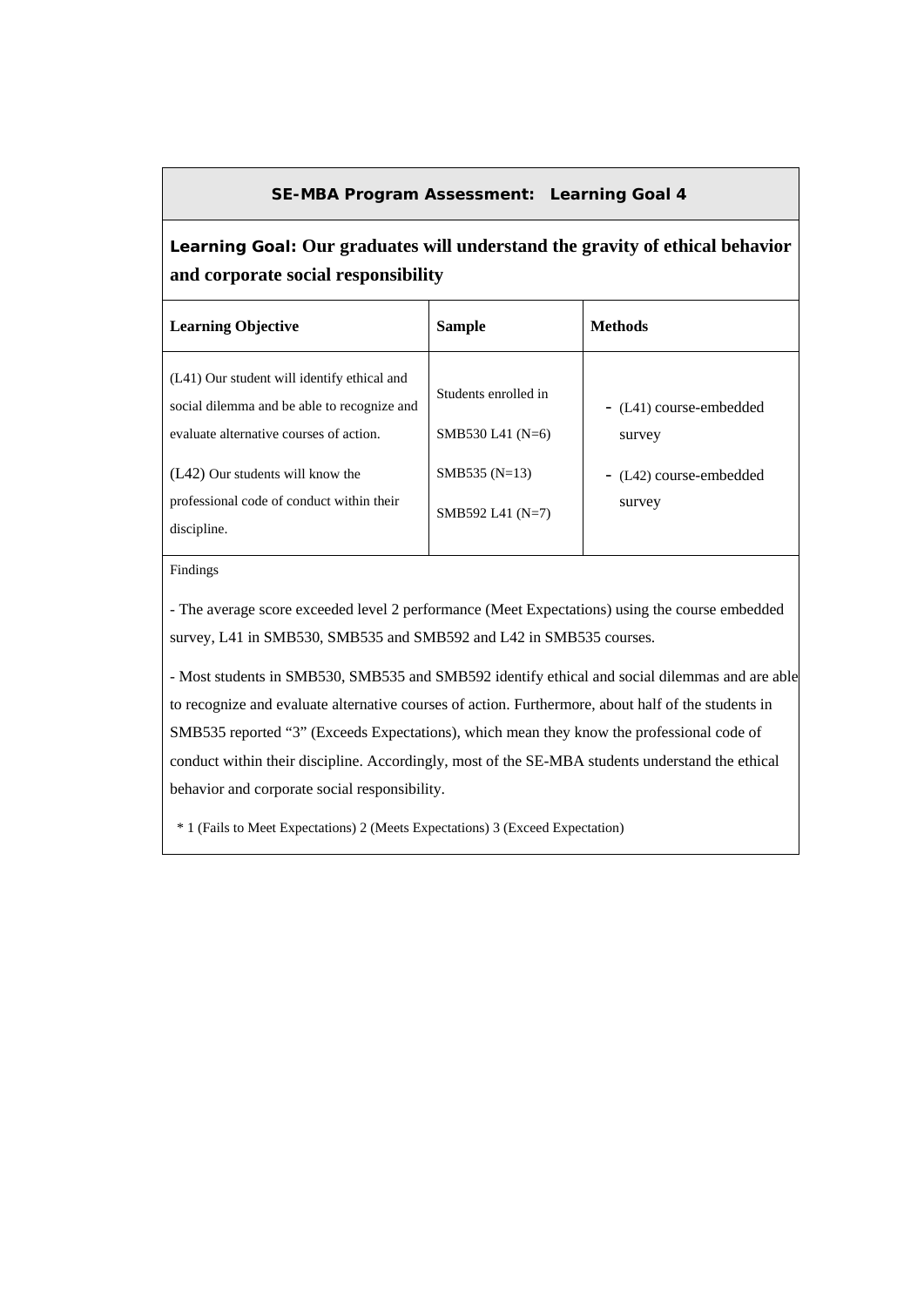## **Learning Goal: Our graduates will have a global perspective.**

| <b>Learning Objective</b>                                                                                                                                 | <b>Sample</b>                                                     | <b>Methods</b>                    |
|-----------------------------------------------------------------------------------------------------------------------------------------------------------|-------------------------------------------------------------------|-----------------------------------|
| (L51) Our student will define global business<br>issues and relate these to emerging business<br>opportunities<br>(L52) Our students will have command of | Students enrolled in<br>SMB530 L51 $(N=6)$<br>SMB535 L51 $(N=13)$ | - (L51) Course-embedded<br>Survey |
| business English or other language of major<br>global market                                                                                              | SMB561 L51 $(N=3)$                                                |                                   |

Findings

- The average score exceeded level 2 performance (Meet Expectations) using the course embedded survey, L51 in the SMB530, SMB535 and SMB561 courses.

- Most SE-MBA students in SMB530, SMB535 and SMB561 are able to define global business issues and relate these to emerging business opportunities by showing a good command of business English or other language of major global market. Notably, 92% students taking SMB561 reported "3" (Exceeds Expectation) .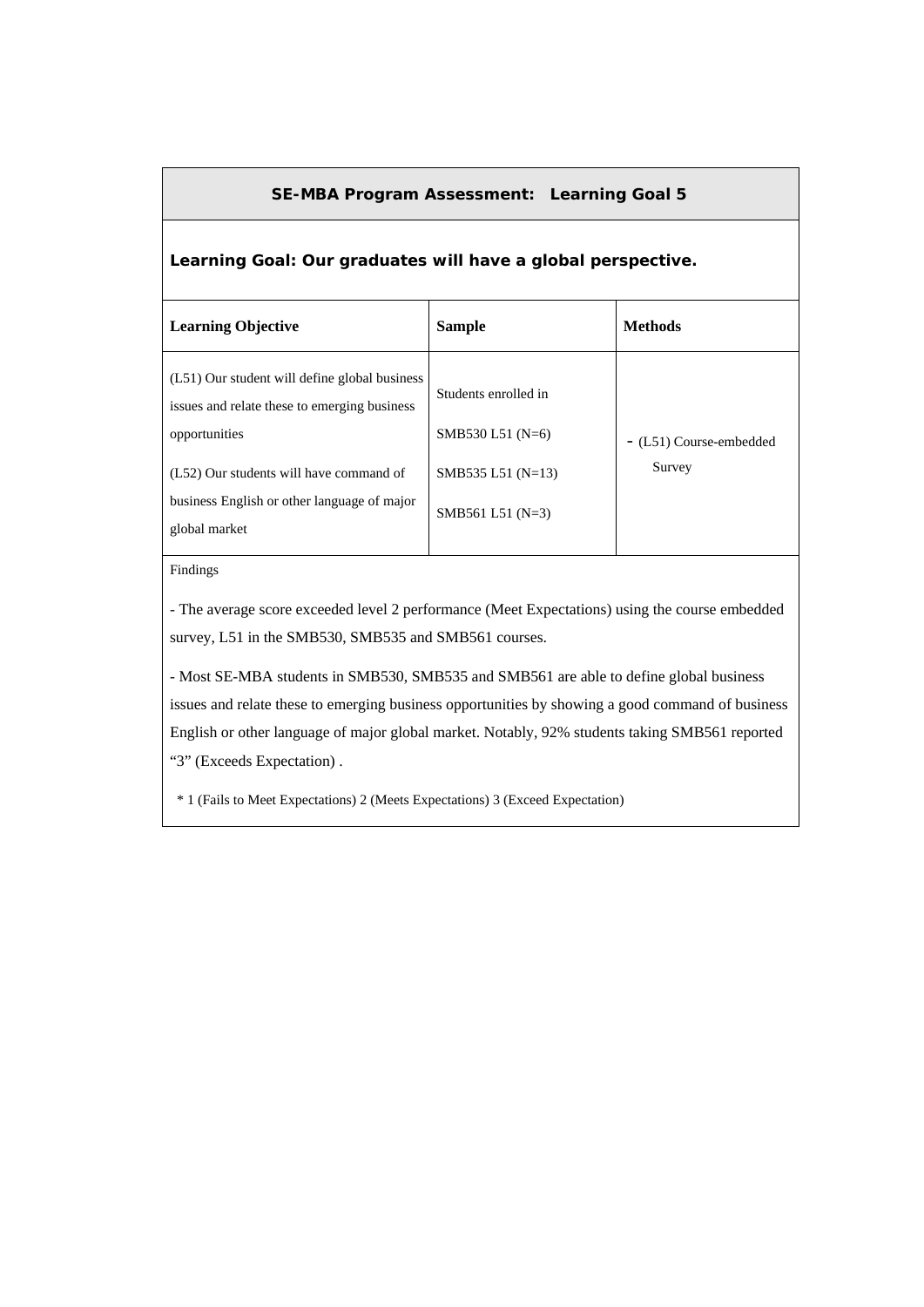# *Data Analysis and Results*

| Assessment Learning Goal 5(L51): SMB530 |                              |                |                |                  |  |  |  |  |
|-----------------------------------------|------------------------------|----------------|----------------|------------------|--|--|--|--|
|                                         | Using course-embedded survey |                |                |                  |  |  |  |  |
| <b>Student</b>                          |                              |                | $L 51$ (Trait) |                  |  |  |  |  |
| number                                  | 1                            | 2              | 3              | $\boldsymbol{4}$ |  |  |  |  |
| 1                                       | $\overline{2}$               | $\mathfrak{D}$ | $\overline{c}$ | $\mathfrak{D}$   |  |  |  |  |
| $\overline{2}$                          | $\overline{2}$               | $\mathfrak{D}$ | $\overline{c}$ | $\mathfrak{D}$   |  |  |  |  |
| 3                                       | 3                            | 3              | 3              | $\overline{2}$   |  |  |  |  |
| 4                                       | 2                            | 3              | $\overline{2}$ | $\overline{2}$   |  |  |  |  |
| 5                                       | $\overline{2}$               | 3              | 3              | $\overline{2}$   |  |  |  |  |
| 6                                       | 3                            | 3              | 3              | 3                |  |  |  |  |
| 3 point total                           | 2                            | 4              | 3              |                  |  |  |  |  |
| 2 point total                           | $\overline{4}$               | $\overline{2}$ | 3              | 5                |  |  |  |  |
| 1 point total                           | 0                            | $\Omega$       | 0              |                  |  |  |  |  |

\* Criteria: 1 (Fails to Meet Expectations) 2 (Meets Expectations) 3 (Exceeds Expectations)

\* Unit: score (Trait) person (point)

| Assessment Learning Goal 1(L12): SMB561 |   |   |                              |   |   |  |  |
|-----------------------------------------|---|---|------------------------------|---|---|--|--|
|                                         |   |   | Using course-embedded survey |   |   |  |  |
| <b>Student</b>                          |   |   | L12 (Trait)                  |   |   |  |  |
| number                                  |   | 2 | З                            |   | 5 |  |  |
|                                         | 3 |   |                              |   |   |  |  |
| っ                                       |   |   |                              |   |   |  |  |
|                                         |   |   | 3                            | 3 |   |  |  |
| 3 point total                           |   |   |                              |   |   |  |  |
| 2 point total                           |   |   |                              |   |   |  |  |
| 1 point total                           |   |   |                              |   |   |  |  |

\* Criteria: 1 (Fails to Meet Expectations) 2 (Meets Expectations) 3 (Exceeds Expectations)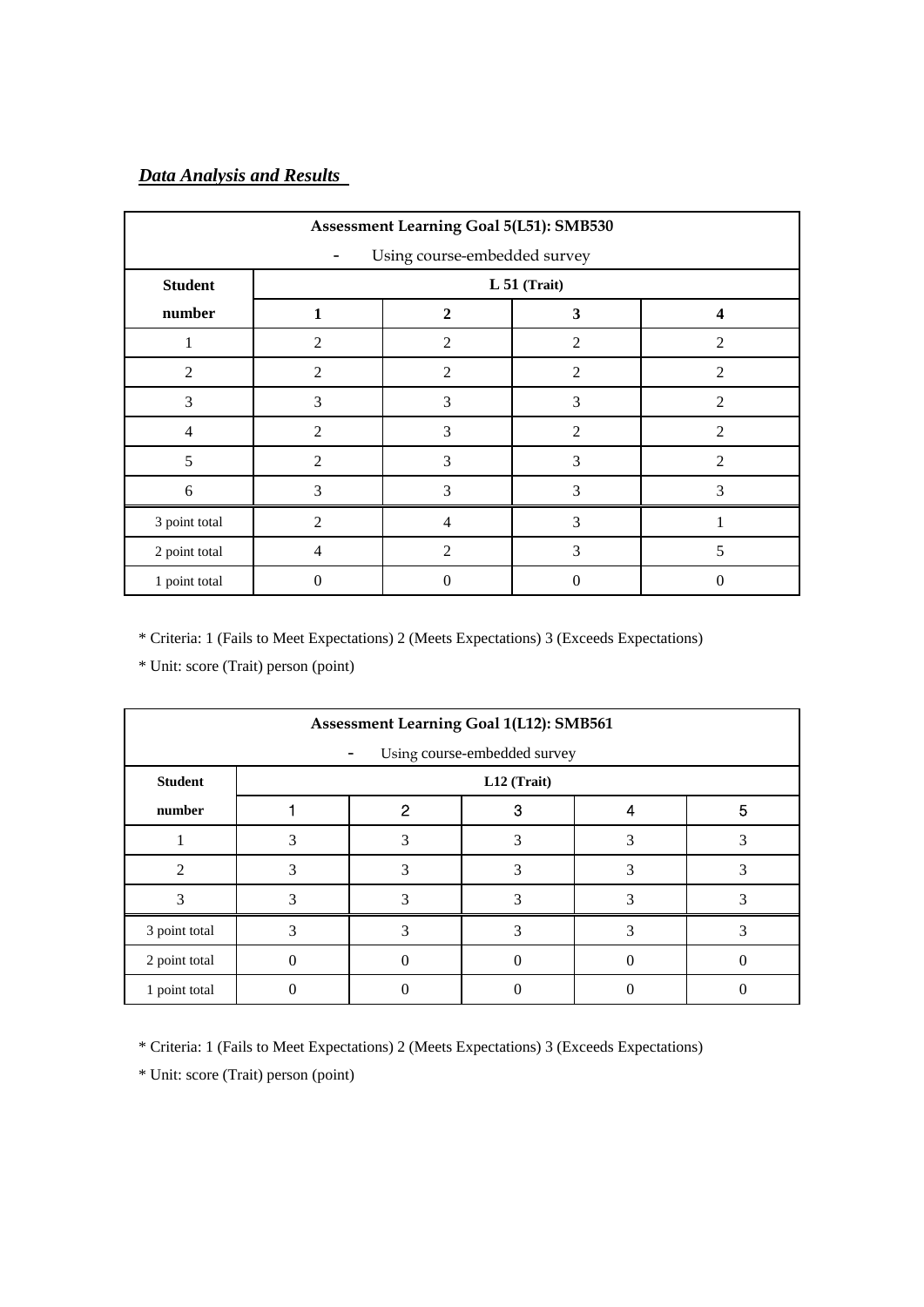| Assessment Learning Goal 1(L12): SMB530 |                |                |                              |                |                |
|-----------------------------------------|----------------|----------------|------------------------------|----------------|----------------|
|                                         |                |                | Using course-embedded survey |                |                |
| <b>Student</b>                          |                |                | L12 (Trait)                  |                |                |
| number                                  |                | $\overline{2}$ | 3                            | 4              | 5              |
| 1                                       | 3              | 2              | 3                            | $\overline{2}$ | $\overline{2}$ |
| $\overline{2}$                          | $\mathfrak{D}$ | $\overline{2}$ | 2                            | $\mathfrak{D}$ | $\mathfrak{D}$ |
| 3                                       | 3              | 3              | 3                            | 3              | 3              |
| $\overline{4}$                          | 3              | $\overline{2}$ | 3                            | 3              | 3              |
| 5                                       | 3              | 3              | $\overline{2}$               | 3              | 3              |
| 6                                       | 3              | 3              | 3                            | 3              | 3              |
| 3 point total                           | 5              | 3              | 4                            | 4              | $\overline{4}$ |
| 2 point total                           | $\mathbf{1}$   | 3              | $\overline{2}$               | $\overline{2}$ | $\overline{2}$ |
| 1 point total                           | $\Omega$       | 0              | $\theta$                     | 0              | $\Omega$       |

\* Unit: score (Trait) person (point)

|                | <b>Assessment Learning Goal 2(L21): SMB530</b> |                |                                 |                |                |   |
|----------------|------------------------------------------------|----------------|---------------------------------|----------------|----------------|---|
|                |                                                |                | - Using course-embedded survey. |                |                |   |
| <b>Student</b> |                                                |                |                                 | L21 (Trait)    |                |   |
| number         | 1                                              | $\mathbf{2}$   | 3                               | 4              | 5              | 6 |
| 1              | 3                                              | 2              | $\overline{2}$                  | 2              | 3              | 3 |
| 2              | $\overline{2}$                                 | 2              | $\overline{2}$                  | 2              | $\overline{2}$ | 2 |
| 3              | 3                                              | 3              | 3                               | 3              | 3              | 3 |
| $\overline{4}$ | 3                                              | $\overline{2}$ | 3                               | 3              | $\mathfrak{D}$ | 3 |
| 5              | 2                                              | 3              | 3                               | $\overline{2}$ | 3              | 3 |
| 6              | 3                                              | 3              | 3                               | 3              | 3              | 3 |
| 3 point total  | 4                                              | 3              | 4                               | 3              | $\overline{4}$ | 5 |
| 2 point total  | $\overline{2}$                                 | 3              | $\overline{2}$                  | 3              | $\overline{2}$ |   |
| 1 point total  | $\theta$                                       | 0              | $\Omega$                        | 0              | 0              | 0 |

\* Criteria: 1 (Fails to Meet Expectations) 2 (Meets Expectations) 3 (Exceeds Expectations)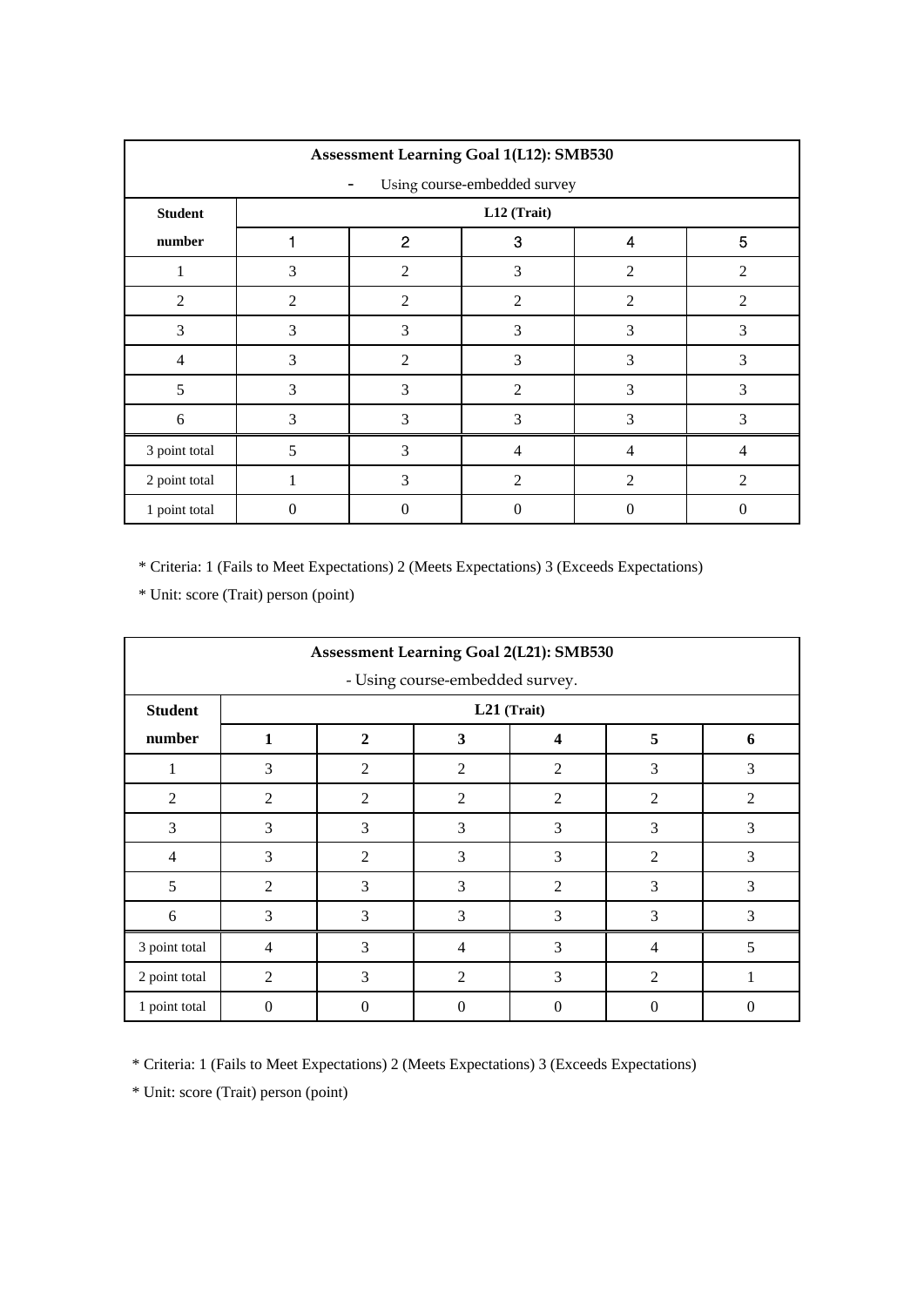| <b>Assessment Learning Goal 2(L22): SMB530</b> |                |                |                |                              |                |                |                |
|------------------------------------------------|----------------|----------------|----------------|------------------------------|----------------|----------------|----------------|
|                                                |                |                |                | Using course-embedded survey |                |                |                |
| <b>Student</b>                                 |                |                |                | L22 (Trait)                  |                |                |                |
| number                                         | 1              | $\mathbf{2}$   | 3              | $\boldsymbol{4}$             | 5              | 6              | 7              |
| 1                                              | 2              | $\overline{2}$ | 3              | 3                            | 3              | $\overline{2}$ | 3              |
| $\overline{2}$                                 | 2              | $\overline{2}$ | 2              | $\overline{2}$               | 2              | 2              | $\overline{2}$ |
| 3                                              | 3              | 3              | 3              | 3                            | 3              | 3              | 3              |
| $\overline{4}$                                 | 3              | $\overline{2}$ | 3              | 3                            | $\overline{2}$ | 3              | 3              |
| 5                                              | 3              | $\overline{2}$ | 3              | 3                            | 3              | 3              | 3              |
| 6                                              | $\mathfrak{Z}$ | 3              | 3              | 3                            | $\overline{3}$ | 3              | 3              |
| 3 point total                                  | $\overline{4}$ | $\overline{2}$ | 5              | 5                            | $\overline{4}$ | 4              | 5              |
| 2 point total                                  | $\overline{2}$ | $\overline{4}$ | 1              | 1                            | $\overline{2}$ | $\overline{2}$ | 1              |
| 1 point total                                  | $\Omega$       | $\Omega$       | $\overline{0}$ | $\Omega$                     | 0              | $\Omega$       | $\mathbf{0}$   |

|                                 |                |                | Assessment Learning Goal 2(L21): SMB535 |                |                |                |  |  |  |  |  |
|---------------------------------|----------------|----------------|-----------------------------------------|----------------|----------------|----------------|--|--|--|--|--|
| - Using course-embedded survey. |                |                |                                         |                |                |                |  |  |  |  |  |
| <b>Student</b>                  |                | L21 (Trait)    |                                         |                |                |                |  |  |  |  |  |
| number                          | $\mathbf{1}$   | $\overline{2}$ | $\overline{\mathbf{3}}$                 | 4              | 5              | 6              |  |  |  |  |  |
| $\mathbf{1}$                    | 3              | 3              | $\overline{2}$                          | $\overline{2}$ | 3              | 3              |  |  |  |  |  |
| $\overline{2}$                  | $\overline{2}$ | $\overline{2}$ | $\mathbf{1}$                            | $\mathbf{1}$   | 3              | $\overline{2}$ |  |  |  |  |  |
| $\overline{3}$                  | 3              | 3              | $\overline{3}$                          | 3              | $\overline{2}$ | 3              |  |  |  |  |  |
| $\overline{4}$                  | 3              | $\overline{2}$ | $\overline{2}$                          | $\overline{2}$ | $\overline{2}$ | $\overline{2}$ |  |  |  |  |  |
| 5                               | 3              | 3              | $\overline{3}$                          | 3              | 3              | 3              |  |  |  |  |  |
| 6                               | 3              | $\overline{2}$ | $\overline{2}$                          | $\overline{2}$ | $\overline{2}$ | $\overline{2}$ |  |  |  |  |  |
| $\overline{7}$                  | 3              | 3              | $\overline{3}$                          | 3              | 3              | 3              |  |  |  |  |  |
| $\,8\,$                         | 3              | 3              | $\overline{3}$                          | 3              | 3              | 3              |  |  |  |  |  |
| 9                               | 3              | $\overline{2}$ | $\overline{2}$                          | $\overline{2}$ | $\overline{2}$ | $\overline{2}$ |  |  |  |  |  |
| 10                              | $\overline{3}$ | 3              | $\overline{3}$                          | $\overline{3}$ | $\overline{3}$ | 3              |  |  |  |  |  |
| 11                              | $\overline{2}$ | $\mathbf{1}$   | $\overline{3}$                          | $\overline{2}$ | $\mathbf{1}$   | 3              |  |  |  |  |  |
| 12                              | 3              | $\overline{2}$ | 2                                       | $\overline{2}$ | $\overline{2}$ | $\mathbf{1}$   |  |  |  |  |  |
| 13                              | 3              | $\overline{2}$ | $\overline{2}$                          | $\overline{2}$ | 3              | $\overline{2}$ |  |  |  |  |  |
| 3 point                         | $\overline{4}$ | 5              | $\overline{4}$                          | 5              | $\overline{4}$ | 5              |  |  |  |  |  |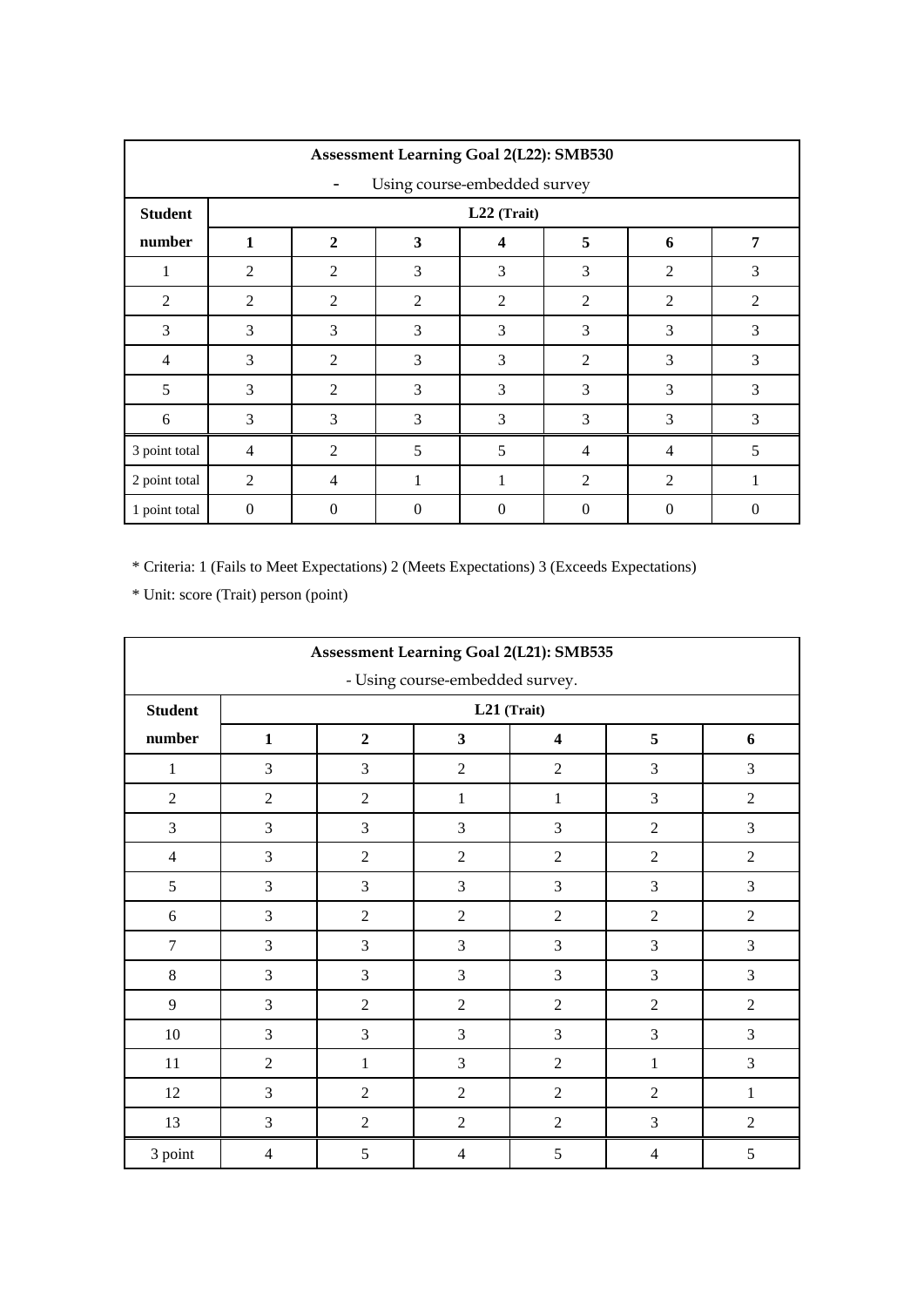| 2 point |  |  |  |
|---------|--|--|--|
| point   |  |  |  |

\* Unit: score (Trait) person (point)

|                | Assessment Learning Goal 2(L22): SMB535 |                  |                         |                         |                  |                |                  |  |  |  |  |  |
|----------------|-----------------------------------------|------------------|-------------------------|-------------------------|------------------|----------------|------------------|--|--|--|--|--|
|                | - Using course-embedded survey.         |                  |                         |                         |                  |                |                  |  |  |  |  |  |
| <b>Student</b> |                                         |                  |                         | $L22$ (Trait)           |                  |                |                  |  |  |  |  |  |
| number         | $\mathbf{1}$                            | $\overline{2}$   | $\overline{\mathbf{3}}$ | $\overline{\mathbf{4}}$ | 5                | 6              | $\overline{7}$   |  |  |  |  |  |
| $\mathbf{1}$   | 3                                       | 3                | 3                       | 3                       | 3                | 3              | 3                |  |  |  |  |  |
| $\sqrt{2}$     | $\overline{2}$                          | 3                | $\sqrt{2}$              | 3                       | 3                | 3              | $\overline{2}$   |  |  |  |  |  |
| 3              | $\overline{2}$                          | 3                | $\overline{2}$          | 3                       | $\overline{2}$   | 3              | 3                |  |  |  |  |  |
| $\overline{4}$ | 3                                       | $\overline{2}$   | 3                       | $\overline{2}$          | $\overline{2}$   | 3              | $\overline{2}$   |  |  |  |  |  |
| $\sqrt{5}$     | 3                                       | 3                | 3                       | 3                       | 3                | 3              | 3                |  |  |  |  |  |
| $\sqrt{6}$     | $\overline{2}$                          | $\overline{2}$   | $\overline{2}$          | $\overline{2}$          | $\overline{2}$   | $\overline{2}$ | $\overline{2}$   |  |  |  |  |  |
| $\overline{7}$ | 3                                       | 3                | 3                       | 3                       | 3                | 3              | 3                |  |  |  |  |  |
| $\,8\,$        | 3                                       | $\overline{2}$   | $\overline{2}$          | $\overline{2}$          | $\overline{2}$   | 3              | $\overline{2}$   |  |  |  |  |  |
| 9              | 3                                       | 3                | $\overline{2}$          | $\overline{2}$          | $\overline{2}$   | $\overline{2}$ | $\overline{2}$   |  |  |  |  |  |
| 10             | $\overline{2}$                          | 3                | 3                       | $\overline{2}$          | 3                | $\overline{2}$ | 3                |  |  |  |  |  |
| 11             | 3                                       | $\overline{2}$   | $\overline{2}$          | $\overline{2}$          | 3                | $\mathbf{1}$   | 3                |  |  |  |  |  |
| $12\,$         | $\overline{2}$                          | 3                | 3                       | 3                       | $\overline{2}$   | 3              | $\overline{2}$   |  |  |  |  |  |
| 13             | $\mathfrak 3$                           | $\mathfrak{Z}$   | 3                       | $\mathfrak{Z}$          | 3                | $\sqrt{2}$     | $\sqrt{2}$       |  |  |  |  |  |
| 3 point        | $\,8\,$                                 | 9                | $\tau$                  | $\overline{7}$          | $\overline{7}$   | $\,8\,$        | $\sqrt{6}$       |  |  |  |  |  |
| 2 point        | $\sqrt{5}$                              | $\overline{4}$   | 6                       | $\boldsymbol{6}$        | 6                | $\overline{4}$ | $\boldsymbol{7}$ |  |  |  |  |  |
| 1 point        | $\boldsymbol{0}$                        | $\boldsymbol{0}$ | $\boldsymbol{0}$        | $\boldsymbol{0}$        | $\boldsymbol{0}$ | $\,1$          | $\boldsymbol{0}$ |  |  |  |  |  |

\* Criteria: 1 (Fails to Meet Expectations) 2 (Meets Expectations) 3 (Exceeds Expectations)

| <b>Assessment Learning Goal 2(L21): SMB561</b> |  |               |  |  |  |  |  |  |
|------------------------------------------------|--|---------------|--|--|--|--|--|--|
| - Using course-embedded survey.                |  |               |  |  |  |  |  |  |
| <b>Student</b>                                 |  | $L21$ (Trait) |  |  |  |  |  |  |
| number                                         |  |               |  |  |  |  |  |  |
|                                                |  |               |  |  |  |  |  |  |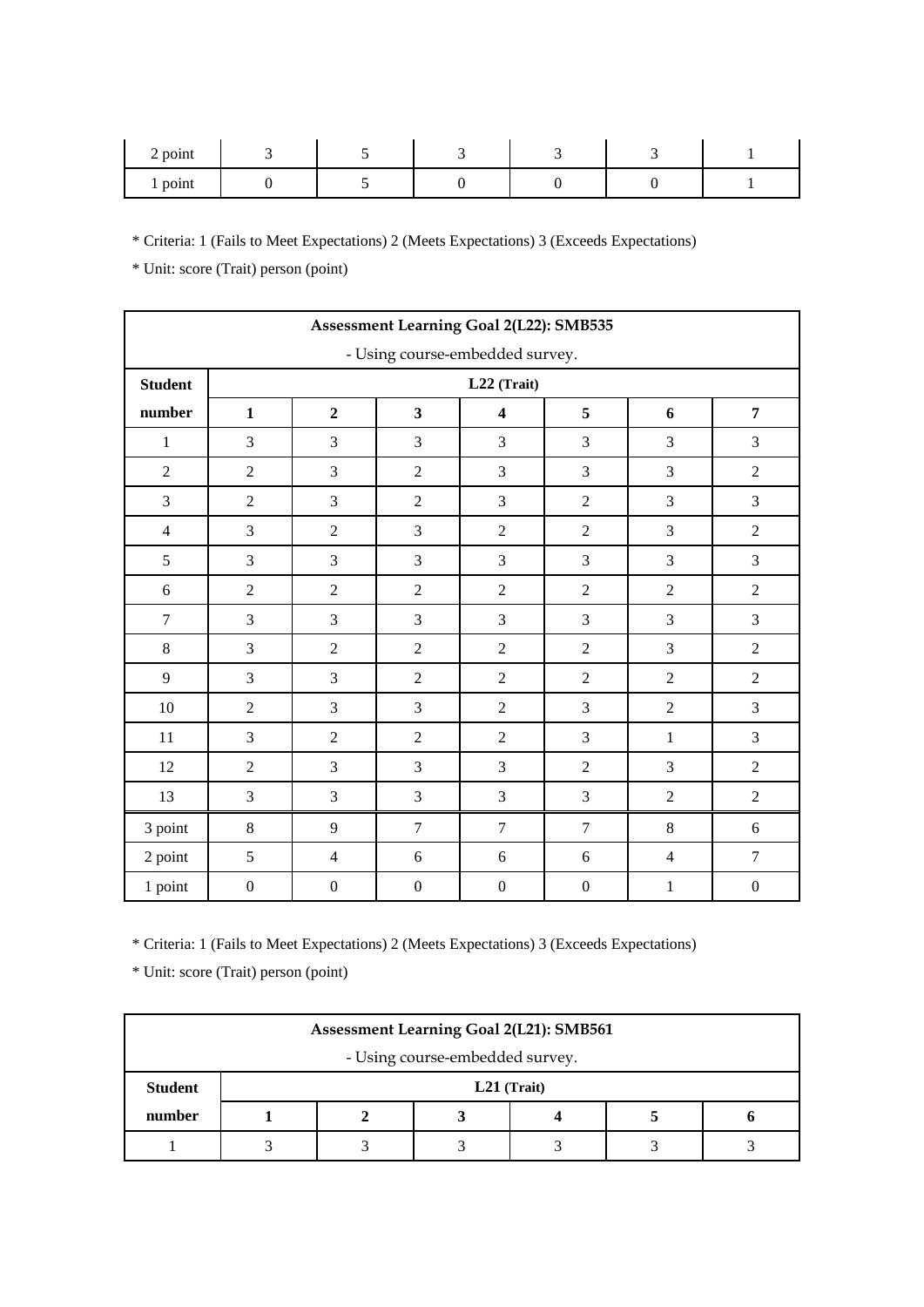| 3 point total |  |  |  |
|---------------|--|--|--|
| 2 point total |  |  |  |
| 1 point total |  |  |  |

\* Unit: score (Trait) person (point)

|                                 | Assessment Learning Goal 2(L21): SMB592 |                                                 |                |                |                |                |  |  |  |  |
|---------------------------------|-----------------------------------------|-------------------------------------------------|----------------|----------------|----------------|----------------|--|--|--|--|
| - Using course-embedded survey. |                                         |                                                 |                |                |                |                |  |  |  |  |
| <b>Student</b>                  |                                         | L21 (Trait)                                     |                |                |                |                |  |  |  |  |
| number                          | 1                                       | $\mathbf{2}$                                    | 3              | 4              | 5              | 6              |  |  |  |  |
| 1                               | 3                                       | 3                                               | $\overline{2}$ | $\overline{2}$ | 3              | 3              |  |  |  |  |
| $\overline{2}$                  | $\overline{2}$                          | $\overline{2}$                                  | $\overline{2}$ | $\overline{2}$ | 2              | $\overline{2}$ |  |  |  |  |
| 3                               | $\overline{2}$                          | $\overline{2}$                                  | $\overline{2}$ | $\overline{2}$ | 3              | $\overline{2}$ |  |  |  |  |
| $\overline{4}$                  | $\overline{2}$                          | $\overline{2}$                                  | 3              | $\overline{2}$ | 3              | $\overline{2}$ |  |  |  |  |
| 5                               | 3                                       | 3                                               | 3              | $\overline{2}$ | $\overline{2}$ | $\overline{2}$ |  |  |  |  |
| 6                               | 3                                       | 3                                               | $\overline{2}$ | 3              | 3              | $\overline{2}$ |  |  |  |  |
| 7                               | 3                                       | 3                                               | 3              | 3              | 3              | 3              |  |  |  |  |
| 3 point                         | $\overline{4}$                          | $\overline{4}$                                  | 3              | $\overline{2}$ | 5              | $\overline{2}$ |  |  |  |  |
| 2 point                         | 3                                       | 5<br>3<br>5<br>$\overline{2}$<br>$\overline{4}$ |                |                |                |                |  |  |  |  |
| 1 point                         | $\theta$                                | $\theta$                                        | $\theta$       | $\overline{0}$ | $\theta$       | $\Omega$       |  |  |  |  |

\* Criteria: 1 (Fails to Meet Expectations) 2 (Meets Expectations) 3 (Exceeds Expectations)

|                                 | <b>Assessment Learning Goal 2(L22): SMB592</b> |             |   |  |  |  |  |  |  |  |
|---------------------------------|------------------------------------------------|-------------|---|--|--|--|--|--|--|--|
| - Using course-embedded survey. |                                                |             |   |  |  |  |  |  |  |  |
| <b>Student</b>                  |                                                | L22 (Trait) |   |  |  |  |  |  |  |  |
| number                          |                                                |             |   |  |  |  |  |  |  |  |
|                                 |                                                |             |   |  |  |  |  |  |  |  |
|                                 |                                                |             | っ |  |  |  |  |  |  |  |
|                                 |                                                |             |   |  |  |  |  |  |  |  |
|                                 |                                                |             |   |  |  |  |  |  |  |  |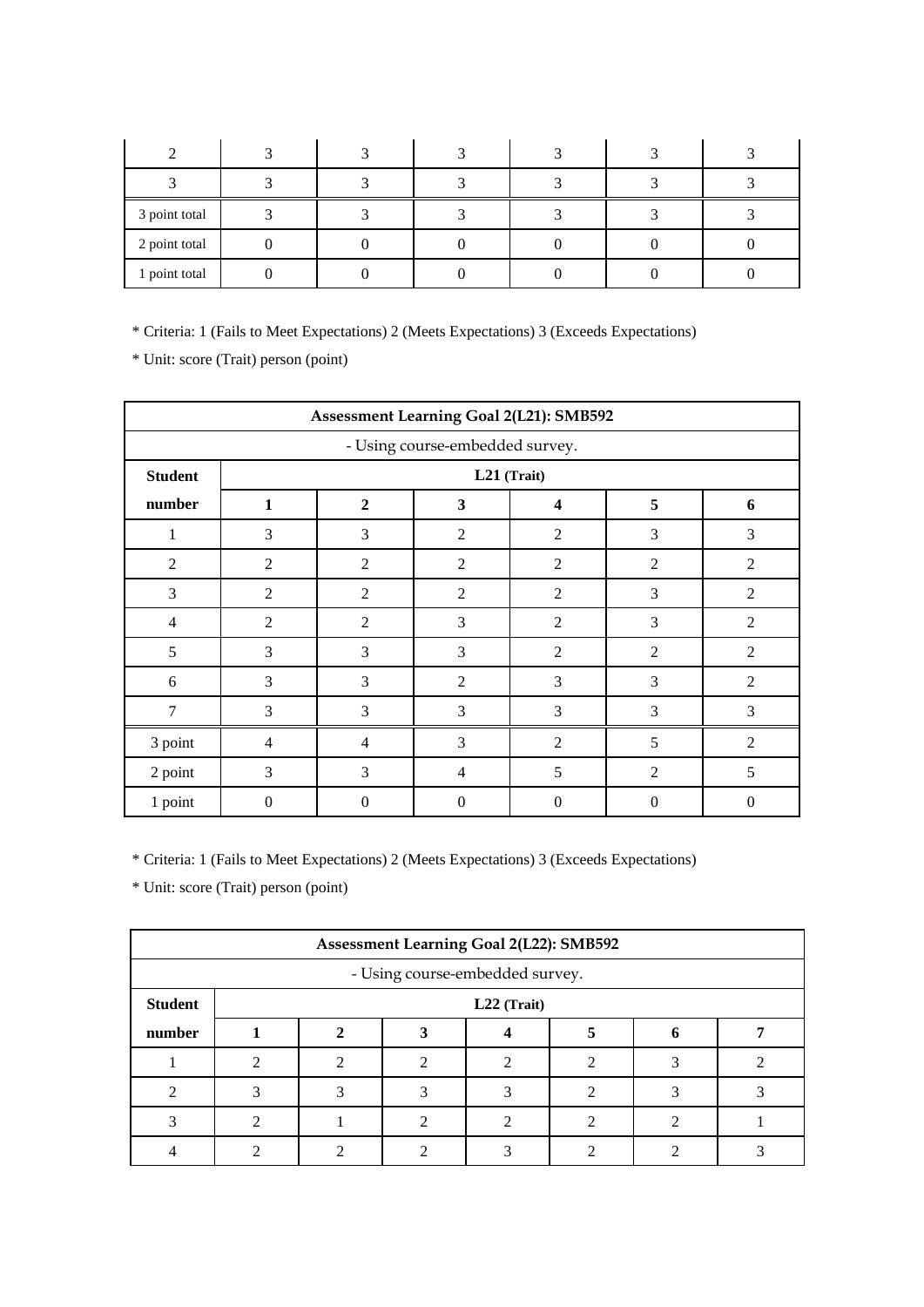| 3 point |  |  |  |  |
|---------|--|--|--|--|
| 2 point |  |  |  |  |
| 1 point |  |  |  |  |

\* Unit: score (Trait) person (point)

|                  | Assessment Learning Goal 3(L31): SMB530                  |                  |                         |                         |                  |                  |                  |                  |  |  |  |
|------------------|----------------------------------------------------------|------------------|-------------------------|-------------------------|------------------|------------------|------------------|------------------|--|--|--|
|                  | Using course-embedded survey<br>$\overline{\phantom{a}}$ |                  |                         |                         |                  |                  |                  |                  |  |  |  |
| <b>Student</b>   |                                                          | L31 (Trait)      |                         |                         |                  |                  |                  |                  |  |  |  |
| number           | $\mathbf{1}$                                             | $\overline{2}$   | $\overline{\mathbf{3}}$ | $\overline{\mathbf{4}}$ | 5                | 6                | $\overline{7}$   | 8                |  |  |  |
| $\mathbf{1}$     | 3                                                        | 3                | $\overline{2}$          | $\overline{2}$          | $\overline{2}$   | 3                | 3                | $\overline{2}$   |  |  |  |
| $\overline{2}$   | $\overline{2}$                                           | $\overline{2}$   | $\overline{2}$          | $\overline{2}$          | $\overline{2}$   | $\overline{2}$   | $\overline{2}$   | $\overline{2}$   |  |  |  |
| 3                | $\overline{3}$                                           | 3                | $\overline{3}$          | 3                       | $\overline{3}$   | 3                | 3                | $\overline{2}$   |  |  |  |
| $\overline{4}$   | $\mathfrak{Z}$                                           | 3                | 3                       | 3                       | $\overline{2}$   | 3                | 3                | 3                |  |  |  |
| $\sqrt{5}$       | 3                                                        | 3                | $\overline{2}$          | 3                       | 3                | 3                | 3                | $\mathfrak{Z}$   |  |  |  |
| 6                | $\overline{3}$                                           | $\overline{3}$   | $\overline{3}$          | $\overline{3}$          | $\overline{3}$   | 3                | $\overline{3}$   | 3                |  |  |  |
| 3 point<br>total | 5                                                        | 5                | 3                       | $\overline{4}$          | $\overline{3}$   | 5                | 5                | 3                |  |  |  |
| 2 point<br>total | $\mathbf{1}$                                             | $\mathbf{1}$     | 3                       | $\overline{2}$          | 3                | $\mathbf{1}$     | $\mathbf{1}$     | 3                |  |  |  |
| 1 point<br>total | $\boldsymbol{0}$                                         | $\boldsymbol{0}$ | $\boldsymbol{0}$        | $\boldsymbol{0}$        | $\boldsymbol{0}$ | $\boldsymbol{0}$ | $\boldsymbol{0}$ | $\boldsymbol{0}$ |  |  |  |

\* Criteria: 1 (Fails to Meet Expectations) 2 (Meets Expectations) 3 (Exceeds Expectations)

| <b>Assessment Learning Goal 3(L32): SMB530</b> |                              |  |  |  |  |  |  |
|------------------------------------------------|------------------------------|--|--|--|--|--|--|
|                                                | Using course-embedded survey |  |  |  |  |  |  |
| <b>Student</b>                                 | $L32$ (Trait)                |  |  |  |  |  |  |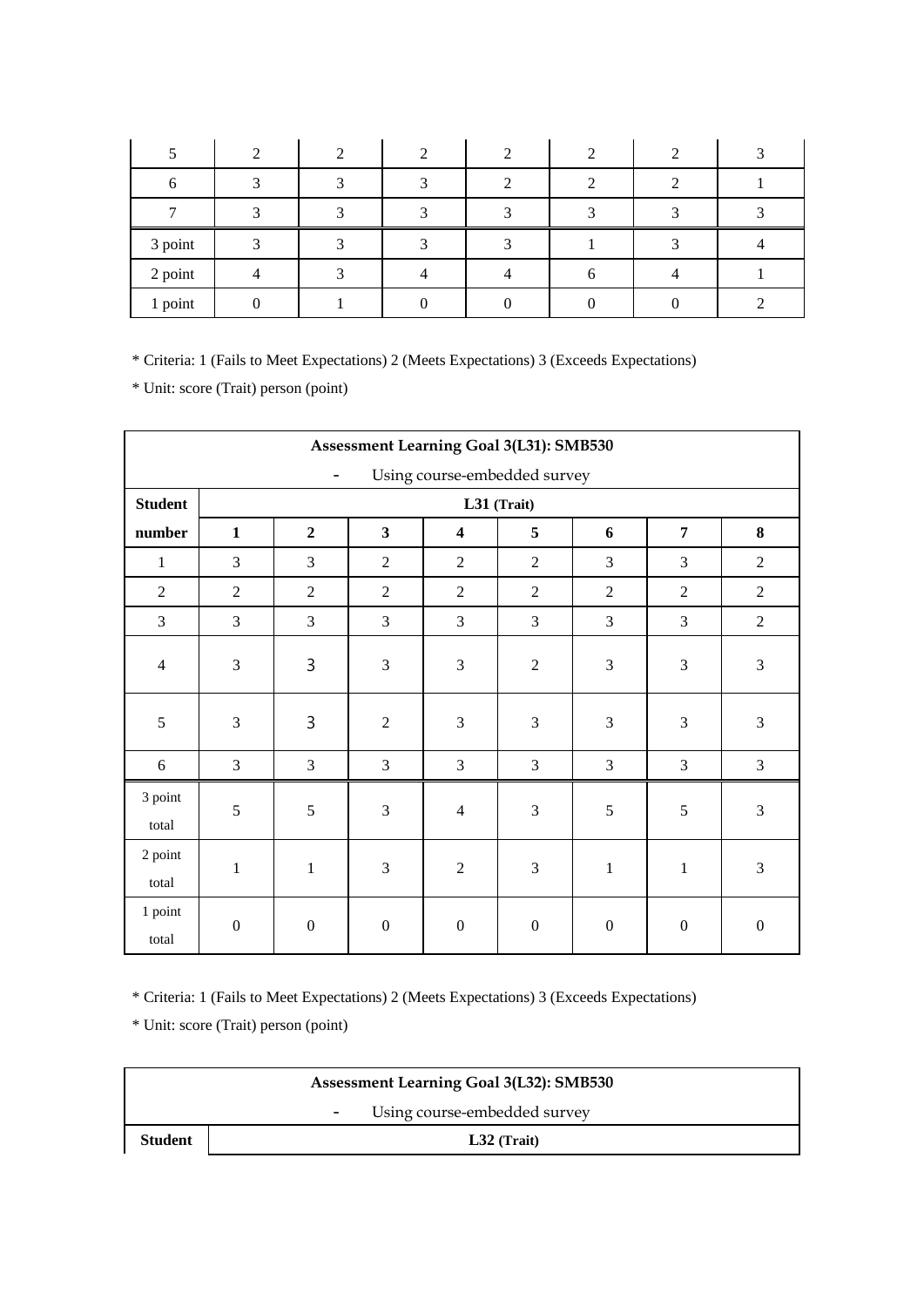| number         | 1              | $\overline{2}$ | 3              | 4              | 5                           | 6              |                |
|----------------|----------------|----------------|----------------|----------------|-----------------------------|----------------|----------------|
|                | 3              | 3              | 2              | $\overline{2}$ | $\mathfrak{D}$              | 2              | $\mathfrak{D}$ |
| $\overline{2}$ | $\overline{2}$ | $\overline{2}$ | $\mathfrak{D}$ | $\overline{2}$ | $\mathcal{D}_{\mathcal{A}}$ | 2              | 2              |
| 3              | 3              | 3              | 3              | 3              | 3                           | 3              | 3              |
| 4              | 3              | $\mathfrak{D}$ | 3              | $\overline{2}$ | 3                           | $\mathfrak{D}$ | 3              |
| 5              | 3              | 3              | 3              | 3              | 3                           | 3              | 3              |
| 6              | 3              | 3              | 3              | 3              | 3                           | 3              | 3              |
| 3 point total  | 5              | $\overline{4}$ | 4              | 3              | $\overline{4}$              | 3              | $\overline{4}$ |
| 2 point total  | 1              | $\overline{2}$ | $\overline{2}$ | 3              | $\mathcal{D}_{\mathcal{A}}$ | 3              | $\mathcal{L}$  |
| 1 point total  | 0              | $\Omega$       |                |                |                             |                |                |

\* Unit: score (Trait) person (point)

|                                 | <b>Assessment Learning Goal 2(L31): SMB592</b> |                |                |                |                |                |                |                |  |  |  |
|---------------------------------|------------------------------------------------|----------------|----------------|----------------|----------------|----------------|----------------|----------------|--|--|--|
| - Using course-embedded survey. |                                                |                |                |                |                |                |                |                |  |  |  |
| <b>Student</b>                  |                                                | L31 (Trait)    |                |                |                |                |                |                |  |  |  |
| number                          | $\mathbf{1}$                                   | $\mathbf{2}$   | 3              | 4              | 5              | 6              | 7              | 8              |  |  |  |
| 1                               | 3                                              | 2              | 2              | $\overline{2}$ | $\overline{2}$ | 2              | 2              | 2              |  |  |  |
| $\overline{2}$                  | 3                                              | 3              | 3              | 3              | 3              | 3              | 3              | 3              |  |  |  |
| 3                               | $\overline{2}$                                 | $\overline{2}$ | 2              | $\overline{2}$ | $\overline{2}$ | 1              | $\overline{2}$ | $\overline{2}$ |  |  |  |
| $\overline{4}$                  | $\overline{2}$                                 | 3              | $\overline{2}$ | $\overline{2}$ | 3              | 2              | $\overline{2}$ | $\mathfrak{2}$ |  |  |  |
| 5                               | 3                                              | 3              | $\overline{2}$ | $\overline{2}$ | $\overline{2}$ | 3              | $\overline{2}$ | $\overline{2}$ |  |  |  |
| 6                               | $\overline{2}$                                 | 3              | $\overline{2}$ | $\overline{2}$ | 3              | 1              | 3              | 3              |  |  |  |
| 7                               | 3                                              | 3              | 3              | 3              | 3              | 3              | 3              | 3              |  |  |  |
| 3 point                         | $\overline{4}$                                 | 5              | $\overline{2}$ | $\overline{2}$ | 4              | 3              | 3              | 3              |  |  |  |
| 2 point                         | 3                                              | $\overline{2}$ | 5              | 5              | 3              | $\overline{2}$ | $\overline{4}$ | $\overline{4}$ |  |  |  |
| 1 point                         | $\mathbf{0}$                                   | $\theta$       | $\mathbf{0}$   | $\mathbf{0}$   | $\theta$       | 2              | $\overline{0}$ | $\mathbf{0}$   |  |  |  |

\* Criteria: 1 (Fails to Meet Expectations) 2 (Meets Expectations) 3 (Exceeds Expectations)

| <b>Assessment Learning Goal 4(L41): SMB530</b> |  |  |  |  |
|------------------------------------------------|--|--|--|--|
| - Using course-embedded survey.                |  |  |  |  |
| <b>Student</b><br>$L41$ (Trait)                |  |  |  |  |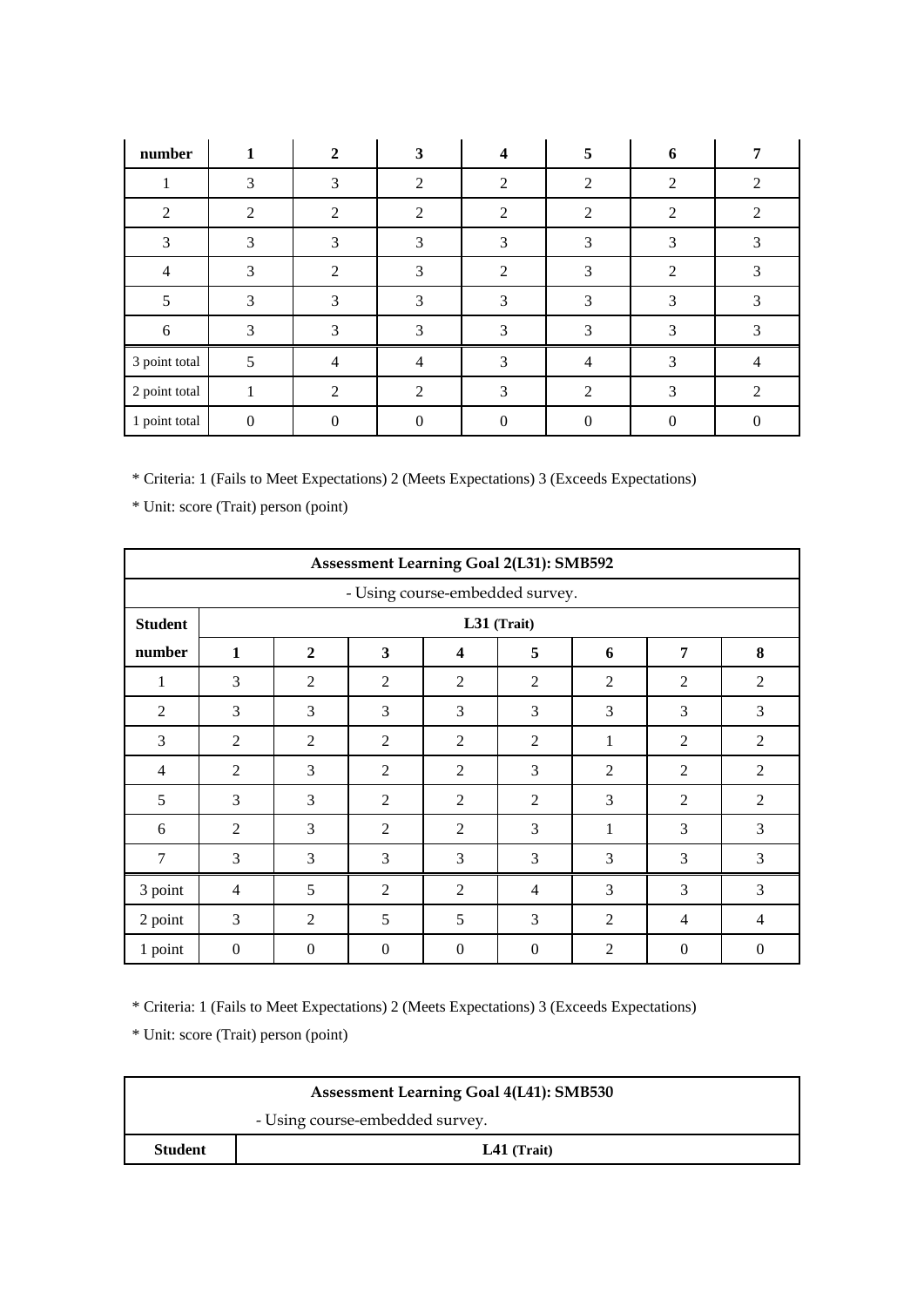| number         |                |   | 3                                                                                                                                                                    |   | 5              |
|----------------|----------------|---|----------------------------------------------------------------------------------------------------------------------------------------------------------------------|---|----------------|
|                | $\mathfrak{D}$ | 3 | $\mathcal{D}$                                                                                                                                                        |   | 2              |
| $\mathfrak{D}$ | $\mathfrak{D}$ | ာ | $\mathcal{D}_{\mathcal{A}}^{\mathcal{A}}(\mathcal{A}) = \mathcal{D}_{\mathcal{A}}^{\mathcal{A}}(\mathcal{A}) = \mathcal{D}_{\mathcal{A}}^{\mathcal{A}}(\mathcal{A})$ | 2 | ႒              |
| 3              | 3              | 3 | 3                                                                                                                                                                    | 3 | 3              |
| $\overline{4}$ | 3              |   | 3                                                                                                                                                                    |   |                |
|                |                |   | 3                                                                                                                                                                    | 3 |                |
| 6              | 3              | າ | 3                                                                                                                                                                    | 3 | 3              |
| 3 point total  | 4              |   | 4                                                                                                                                                                    |   | $\overline{4}$ |
| 2 point total  | $\mathfrak{D}$ | ႒ | റ                                                                                                                                                                    |   | ി              |
| 1 point total  |                |   |                                                                                                                                                                      |   |                |

| Assessment Learning Goal 2(L41): SMB535 |                  |                                                                           |                  |                  |                |  |  |  |  |
|-----------------------------------------|------------------|---------------------------------------------------------------------------|------------------|------------------|----------------|--|--|--|--|
| - Using course-embedded survey.         |                  |                                                                           |                  |                  |                |  |  |  |  |
| <b>Student</b>                          |                  |                                                                           | L41 (Trait)      |                  |                |  |  |  |  |
| number                                  | $\mathbf{1}$     | $\overline{2}$<br>$\overline{\mathbf{3}}$<br>5<br>$\overline{\mathbf{4}}$ |                  |                  |                |  |  |  |  |
| $\,1\,$                                 | $\boldsymbol{2}$ | $\sqrt{2}$                                                                | $\overline{2}$   | $\sqrt{2}$       | $\sqrt{2}$     |  |  |  |  |
| $\sqrt{2}$                              | $\sqrt{2}$       | 3                                                                         | 3                | $\boldsymbol{2}$ | $\mathfrak{Z}$ |  |  |  |  |
| 3                                       | $\overline{2}$   | 3                                                                         | 3                | 3                | $\overline{2}$ |  |  |  |  |
| $\overline{4}$                          | $\mathfrak{Z}$   | $\mathfrak{Z}$                                                            | $\overline{c}$   | $\overline{2}$   | $\sqrt{2}$     |  |  |  |  |
| 5                                       | $\mathfrak{Z}$   | $\sqrt{2}$                                                                | $\overline{2}$   | 3                | 3              |  |  |  |  |
| $\sqrt{6}$                              | $\sqrt{2}$       | $\overline{2}$                                                            | $\overline{c}$   | $\sqrt{2}$       | $\overline{2}$ |  |  |  |  |
| $\boldsymbol{7}$                        | 3                | 3                                                                         | 3                | 3                | $\mathfrak{Z}$ |  |  |  |  |
| $8\,$                                   | $\mathfrak{Z}$   | $\overline{3}$                                                            | $\overline{c}$   | $\sqrt{2}$       | $\sqrt{2}$     |  |  |  |  |
| 9                                       | $\mathfrak{Z}$   | $\sqrt{2}$                                                                | $\overline{3}$   | 3                | $\sqrt{2}$     |  |  |  |  |
| $10\,$                                  | 3                | $\overline{2}$                                                            | 3                | $\overline{2}$   | $\overline{3}$ |  |  |  |  |
| 11                                      | $\mathfrak{Z}$   | $\overline{2}$                                                            | $\overline{3}$   | $\sqrt{2}$       | $\,1$          |  |  |  |  |
| $12\,$                                  | $\overline{c}$   | $\,1$                                                                     | $\overline{c}$   | $\boldsymbol{2}$ | $\,1$          |  |  |  |  |
| 13                                      | $\mathfrak{Z}$   | $\overline{3}$                                                            | $\mathbf 2$      | $\boldsymbol{2}$ | $\mathfrak{Z}$ |  |  |  |  |
| 3 point                                 | $\,8\,$          | $\sqrt{6}$                                                                | $\sqrt{6}$       | $\overline{4}$   | $\sqrt{5}$     |  |  |  |  |
| 2 point                                 | 5                | $\sqrt{6}$                                                                | $\boldsymbol{7}$ | 9                | 6              |  |  |  |  |
| 1 point                                 | $\boldsymbol{0}$ | $\mathbf 1$                                                               | $\boldsymbol{0}$ | $\boldsymbol{0}$ | $\overline{2}$ |  |  |  |  |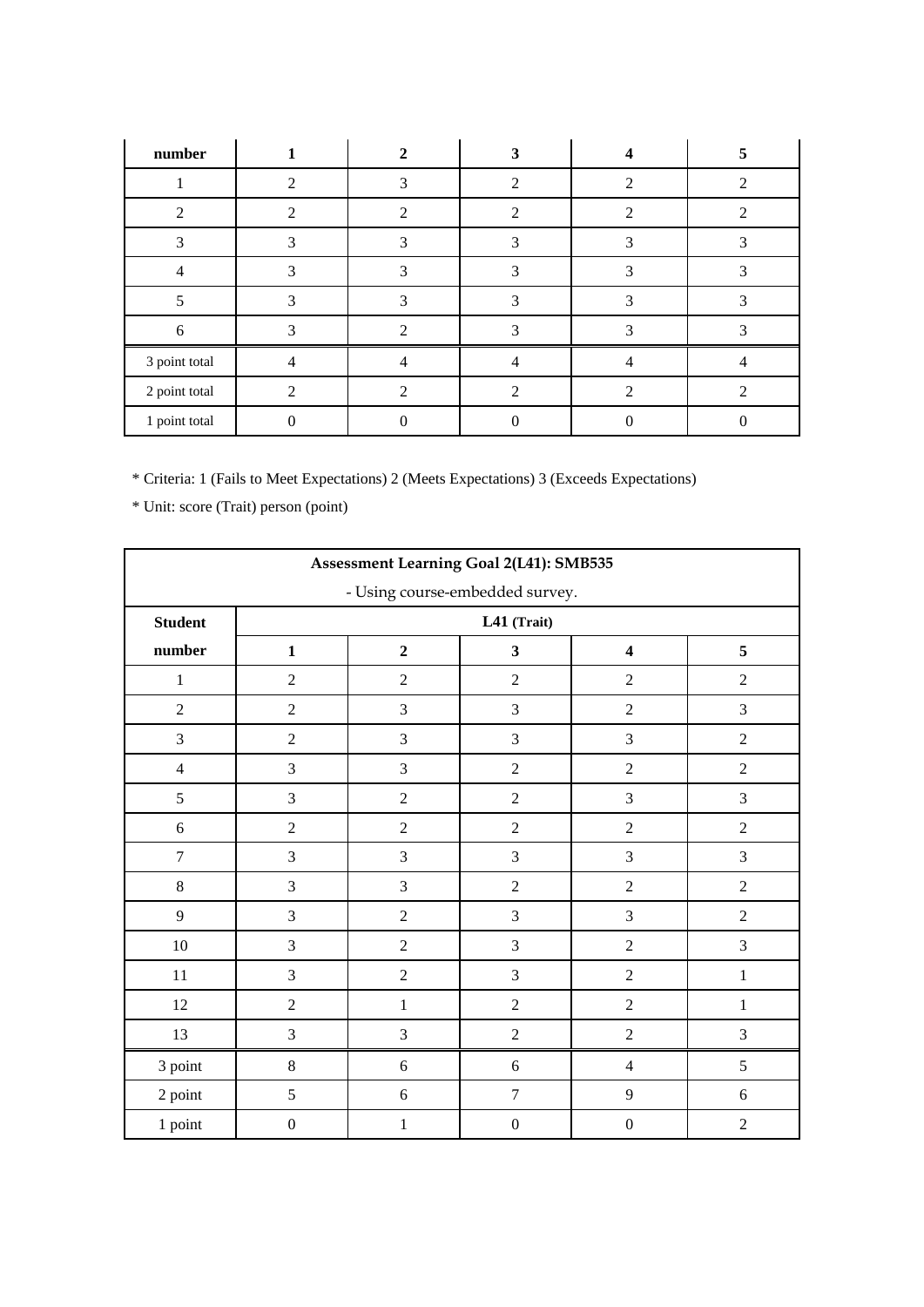\* Unit: score (Trait) person (point)

| Assessment Learning Goal 2(L42): SMB535 |                  |                  |                         |  |  |  |
|-----------------------------------------|------------------|------------------|-------------------------|--|--|--|
| - Using course-embedded survey.         |                  |                  |                         |  |  |  |
|                                         | L42 (Trait)      |                  |                         |  |  |  |
| Student number                          | $\mathbf{1}$     | $\mathbf 2$      | $\overline{\mathbf{3}}$ |  |  |  |
| $\,1$                                   | $\boldsymbol{2}$ | $\overline{3}$   | $\sqrt{2}$              |  |  |  |
| $\sqrt{2}$                              | $\mathfrak{Z}$   | 3                | $\sqrt{2}$              |  |  |  |
| 3                                       | $\mathfrak{Z}$   | 3                | $\overline{2}$          |  |  |  |
| $\overline{4}$                          | $\sqrt{2}$       | 3                | $\sqrt{2}$              |  |  |  |
| 5                                       | $\mathfrak{Z}$   | 3                | $\mathfrak{Z}$          |  |  |  |
| 6                                       | $\boldsymbol{2}$ | $\boldsymbol{2}$ | $\boldsymbol{2}$        |  |  |  |
| $\overline{7}$                          | $\mathfrak{Z}$   | $\mathfrak{Z}$   | $\mathfrak{Z}$          |  |  |  |
| $\,8\,$                                 | $\sqrt{2}$       | $\overline{2}$   | $\sqrt{2}$              |  |  |  |
| 9                                       | $\sqrt{2}$       | $\sqrt{2}$       | $\mathfrak{Z}$          |  |  |  |
| $10\,$                                  | $\mathfrak{Z}$   | $\sqrt{2}$       | 3                       |  |  |  |
| $11\,$                                  | $\sqrt{2}$       | 3                | $\sqrt{2}$              |  |  |  |
| $12\,$                                  | $\mathfrak{Z}$   | 3                | $\sqrt{2}$              |  |  |  |
| 13                                      | $\mathfrak{Z}$   | $\mathfrak{Z}$   | $\mathfrak{Z}$          |  |  |  |
| 3 point                                 | $\boldsymbol{7}$ | 9                | $\sqrt{5}$              |  |  |  |
| 2 point                                 | $\sqrt{6}$       | $\overline{4}$   | $8\,$                   |  |  |  |
| 1 point                                 | $\boldsymbol{0}$ | $\boldsymbol{0}$ | $\boldsymbol{0}$        |  |  |  |

\* Criteria: 1 (Fails to Meet Expectations) 2 (Meets Expectations) 3 (Exceeds Expectations)

| <b>Assessment Learning Goal 2(L41): SMB592</b> |  |  |             |  |  |  |
|------------------------------------------------|--|--|-------------|--|--|--|
| - Using course-embedded survey.                |  |  |             |  |  |  |
| <b>Student</b>                                 |  |  | L41 (Trait) |  |  |  |
| number                                         |  |  |             |  |  |  |
|                                                |  |  |             |  |  |  |
|                                                |  |  |             |  |  |  |
|                                                |  |  |             |  |  |  |
|                                                |  |  |             |  |  |  |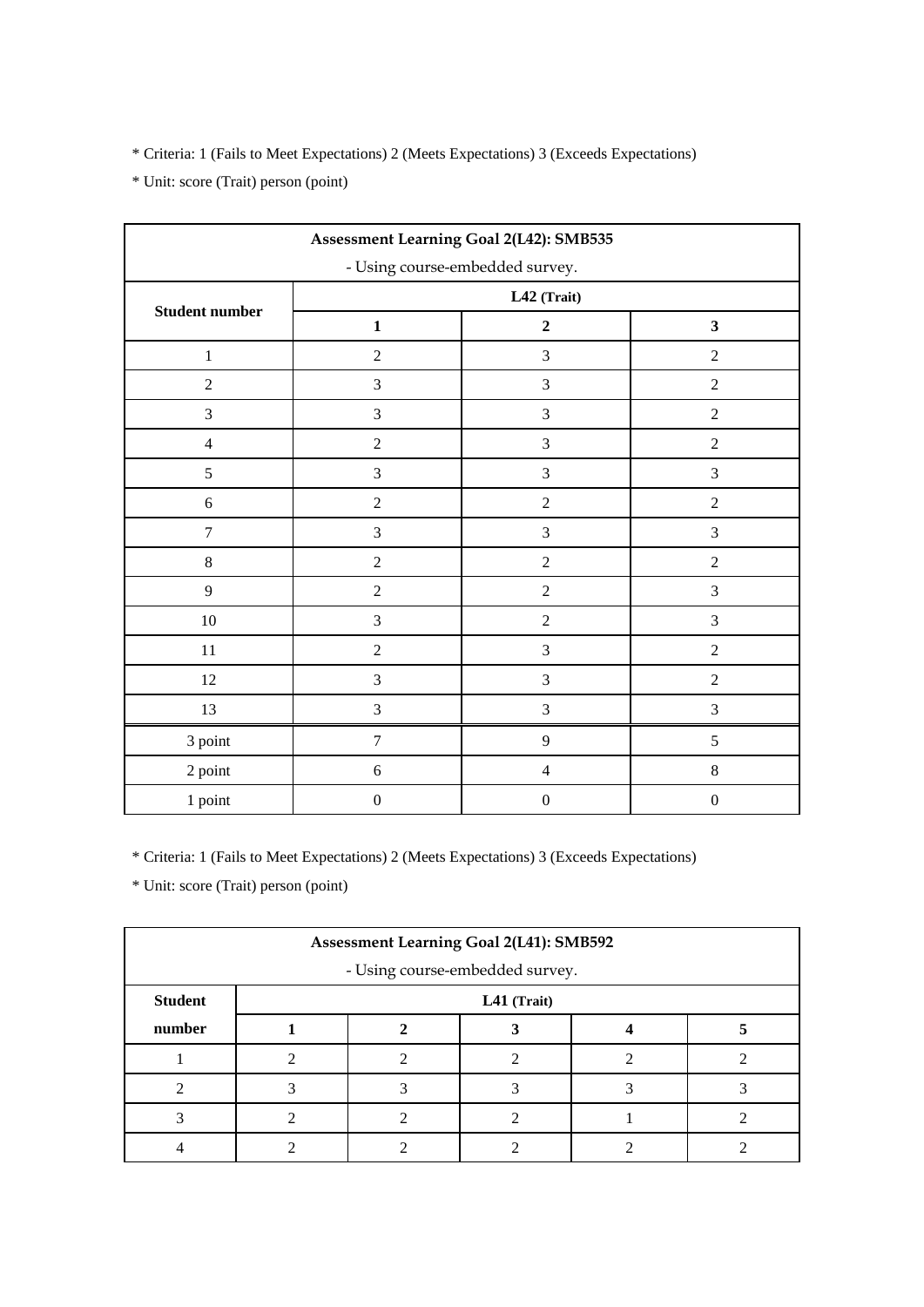| 3 point |  |  |  |
|---------|--|--|--|
| 2 point |  |  |  |
| 1 point |  |  |  |

\* Unit: score (Trait) person (point)

| Assessment Learning Goal 5(L51): SMB530 |                |                                              |                |                          |  |  |  |  |
|-----------------------------------------|----------------|----------------------------------------------|----------------|--------------------------|--|--|--|--|
| Using course-embedded survey            |                |                                              |                |                          |  |  |  |  |
| <b>Student</b>                          |                | $L 51$ (Trait)                               |                |                          |  |  |  |  |
| number                                  | 1              | $\mathbf{2}$<br>3<br>$\overline{\mathbf{4}}$ |                |                          |  |  |  |  |
|                                         | $\overline{2}$ | $\overline{2}$                               | $\mathfrak{2}$ | $\overline{2}$           |  |  |  |  |
| $\overline{2}$                          | $\overline{2}$ | $\overline{2}$                               | $\overline{2}$ | $\overline{2}$           |  |  |  |  |
| 3                                       | 3              | 3                                            | 3              | $\mathfrak{D}$           |  |  |  |  |
| 4                                       | $\overline{2}$ | 3                                            | $\overline{2}$ | $\overline{\mathcal{L}}$ |  |  |  |  |
| 5                                       | $\overline{2}$ | 3                                            | 3              | $\overline{2}$           |  |  |  |  |
| 6                                       | 3              | 3                                            | 3              | 3                        |  |  |  |  |
| 3 point total                           | $\overline{2}$ | 4                                            | 3              |                          |  |  |  |  |
| 2 point total                           | $\overline{4}$ | 3<br>5<br>$\overline{2}$                     |                |                          |  |  |  |  |
| 1 point total                           | 0              | 0                                            | 0              |                          |  |  |  |  |

\* Criteria: 1 (Fails to Meet Expectations) 2 (Meets Expectations) 3 (Exceeds Expectations)

| Assessment Learning Goal 2(L51): SMB535 |             |  |  |  |  |  |  |  |
|-----------------------------------------|-------------|--|--|--|--|--|--|--|
| - Using course-embedded survey.         |             |  |  |  |  |  |  |  |
|                                         | L51 (Trait) |  |  |  |  |  |  |  |
| <b>Student number</b>                   |             |  |  |  |  |  |  |  |
|                                         |             |  |  |  |  |  |  |  |
|                                         |             |  |  |  |  |  |  |  |
|                                         |             |  |  |  |  |  |  |  |
|                                         |             |  |  |  |  |  |  |  |